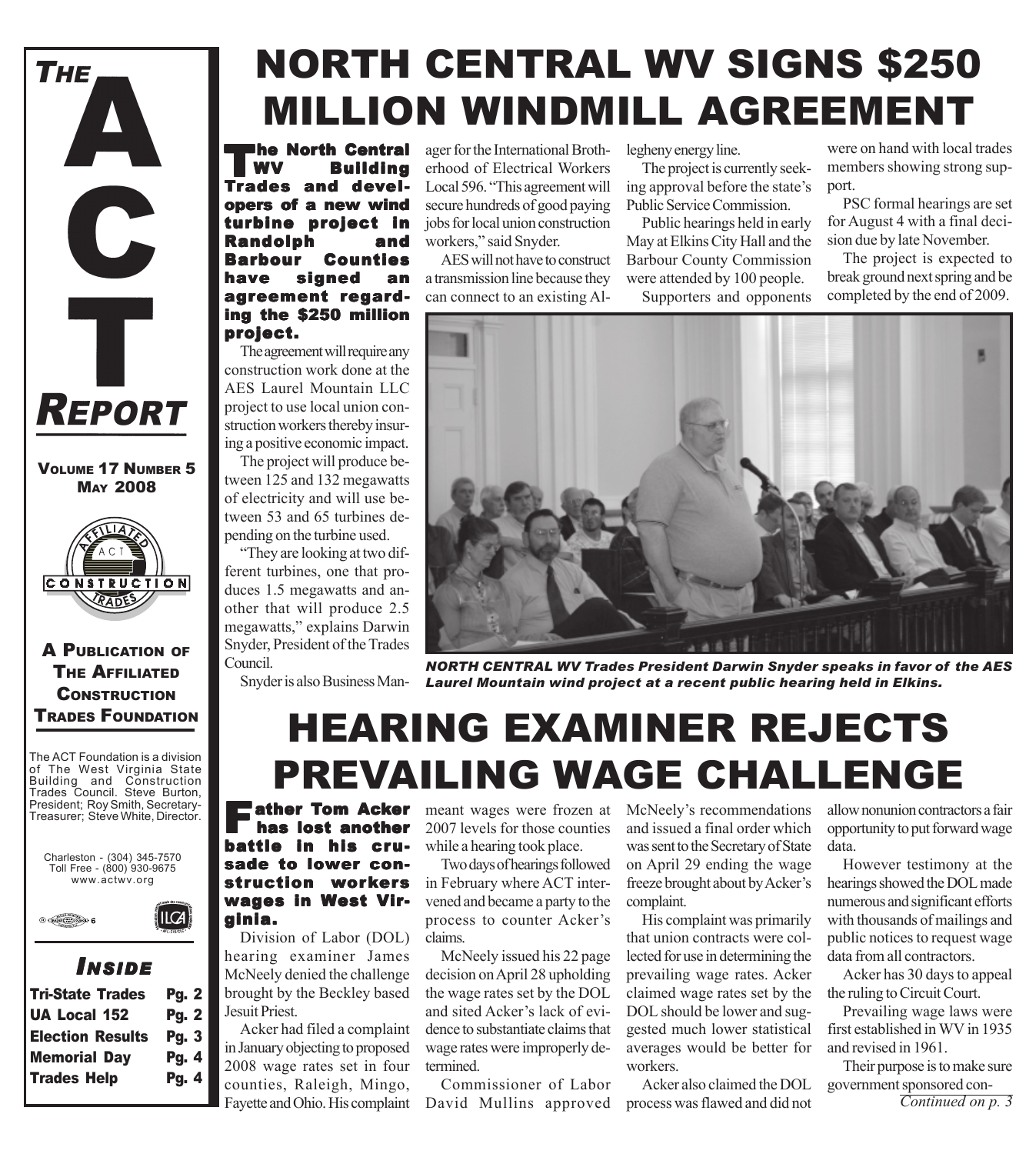# TRI-STATE SUPPORTS CHILDREN'S HOSPITAL

embers of the Tri-State Building Trades dug deep to come up with \$70,000 in contributions to fund a new **Children's Hospital** in Huntington.

On March 27, the Tri-State Building and Construction Trades Council and affiliates held an event at the IBEW Local 317 hall in Huntington to present the checks.

The Cabell Huntington Hospital Foundation is raising funds for a proposed children's hospital within Cabell Huntington Hospital.

According to the Foundation Director of Development Michele Conley adding this much-needed facility will mean children and their families will not have to travel outside the community to receive comprehensive, state-of-the art pediatric services.

"When children get sick it doesn't just affect the child it affects the whole family," said Conley.

Ed Mullins, Business Agent for Plumbers and Pipefitters Lo-

cal 521 knows first hand the hospital. problems a family faces when they must go far from home to get medical care.

"As a child I had to go to Cincinnati because of an illness, and it was tough on my mother and whole family," said Mullins. "It's bad enough when a family must deal with illness, being far from home only makes it worse, I know"

Conley points to the success of a recent project, a new patient tower, that will provide room for the children's hospital within the current structure.The plan is for the children's hospital to be a "hospital within a hospital" taking an entire floor, approximately 40,000 square feet.

The project will create special rooms, including areas for the family to do laundry, a rooftop playground, and all private rooms that allow families to stay overnight.

Regulatory approval will be needed, as well as securing the \$10 to \$12 million funding before the project can start.

New physicians are being recruited in many of the specialties needed for a children's

"We've always had an excellent staff," said Conley. "This will give us all the things we need to be an accredited, certified Children's Hospital."

Depending on the level of community support construction may begin with a year. "We've got so many people that have to leave the area," said Tri-State Building Trades Manager Steve

Burton. "This will allow people to get treatment closer to home."

Cabell Huntington Hospital was created in 1956. It is a notfor-profit community owned hospital with 322 beds.



*PRESENTING CONTRIBUTIONS TO Cabell Huntington Hospital Board of Directors Chair Christie Kinsey, (front left) and Michele Conley of the Cabell Huntington Hospital Foundation are (from left) Kevin Libby, Iron Workers Local 769; Brent Grey, IBEW Local 317; Mark Thomas, Insulators Local 80; Randy May Carpenters Local 302; Dave Holley, Operating Engineers Local 132; Ed Mullins, Plumbers and Pipefitters Local 521; Billy Steele, Bricklayers Local 5; John Newton, Teamsters Local 505; Randall May, Carpenters Local 302; Scott Brewer, Mid-Atlantic Regional Council of Carpenters, Jim Finley, Sheet Metal Local 24; Steve Burton, Tri-State Building Trades; and Tom Bowen, Laborers Local 543. (Not pictured - Painters DC 53; Sprinklerfitters Local 669; and Cement Masons Local 887).*

### PLUMBERS & PIPEFITTERS LOCAL 152 HAS NEW APPRENTICESHIP OPPORTUNITIES NEW APPRENTICESHIP OPPORTUNITIES

**Pesidents from** June 9 through Saturday June 14,<br> **18 North Cen-** from 1pm to 4pm and from Montral WV counties are encouraged to apply for an apprenticeship opportunity with the **Morgantown Plumb**ers Joint Appren- Joint Apprenticeship during the month of June.

Applications will be accepted at 100 Richard Avenue, Morgantown, starting Monday, June 9 through Saturday June 14, day June 16 to Saturday June 21 from 9am to 12 noon.

The five year program teaches all aspect of the plumbing and pipefitting trade including, pipe welding certification, medical gas certification, blue print reading, plumbing, heating and cooling.

Apprentices learn on the job under the supervision of journeymen and attend classes two nights a week.

Applicants must be of legal working age and have a high school degree or GED. A birth certificate and a high school diploma, transcripts or their equivalent will be required at time of application.

Helmets-to-Hardhats credit for military experience may be available if a DD-214 form is filed.

Applicants must be bona fide residents of one of the following counties: Barbour, Braxton, Doddridge, Gilmer, Grant, Hampshire, Hardy, Harrison, Lewis, Marion, Mineral, Monongalia, Pendleton, Preston, Randolph, Taylor, Tucker, or Upshur.

A valid drivers license is mandatory as well as a \$16 application fee.

Applicants will be scheduled to take a standardized aptitude test at a later date and a substance abuse test before entering the program.

The program will establish an eligibility list consisting of the applications received. If you have previously applied but were not accepted you may re-apply.

The recruitment, selection, employment, and training of apprentices shall be without discrimination because of race, creed, color, age, religion, sex or national origin.

For more information call James Cartwright, Coordinator, at 304-296-7562.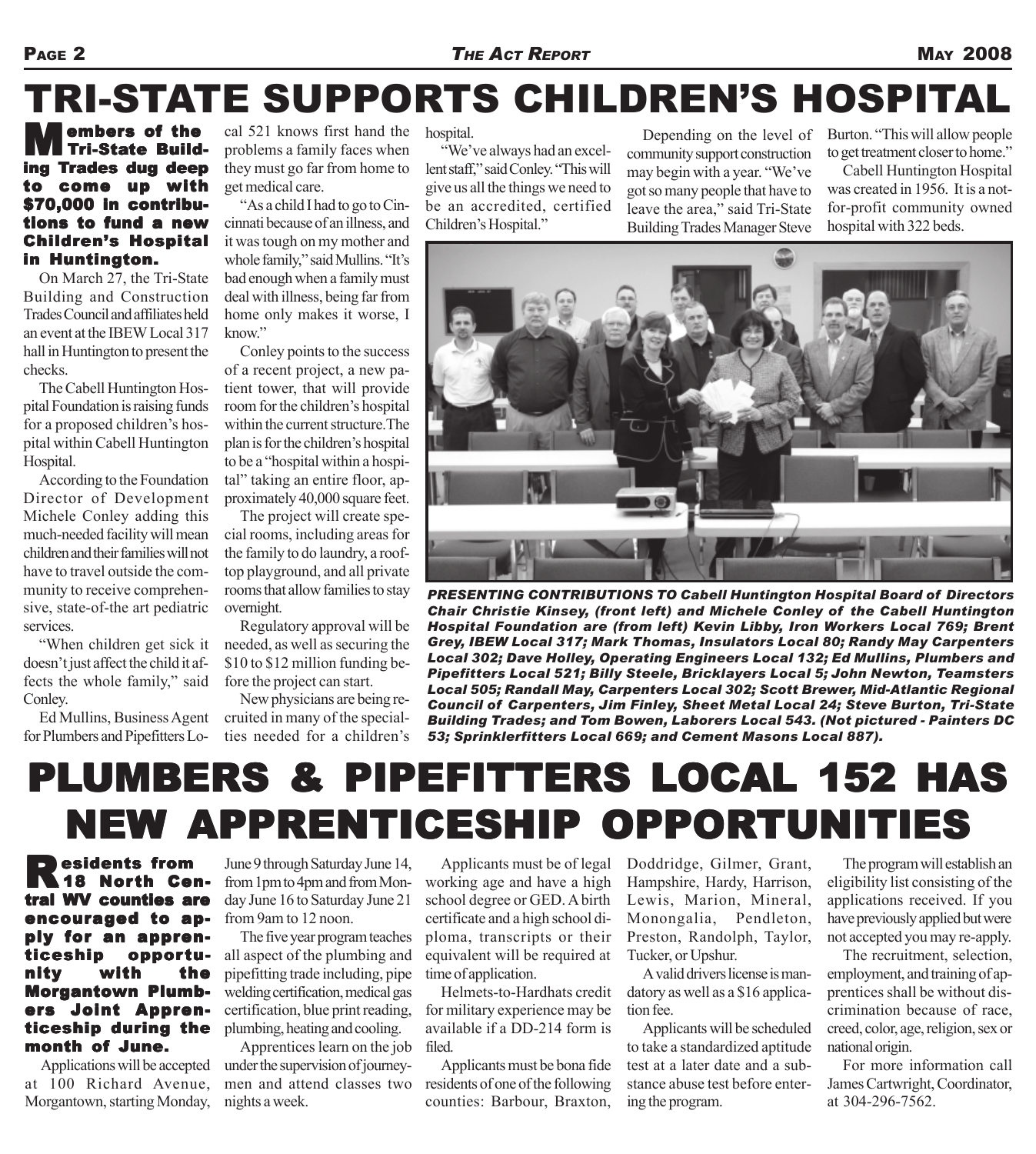#### MAY 2008 *THE ACT REPORT* PAGE 3

# 2008 PRIMARY ELECTION RESULTS

Thile the big election news focused on West Virginia's Presidential primary a number of important **local** races were decided on May 13.

In the State Supreme Court race Labor's two candidates, Menis Ketchum and Margaret Workman won.

The political arm of the State Building Trades, the WV State Building Trades PAC, produced a TV commercial about candidate Elliot 'Spike' Maynard's vacation to the French Riviera where he met Massey Coal executive Don Blankenship. The vacation took place right before the Court heard a case involving Massey worth millions. Maynard never disclosed his vacation meeting until pictures sur-

faced after the court ruled 3-2 in Massey's favor with Maynard voting for Massey.

For the most part other Labor candidates faired well for the 2008 primary election.

Three of four Building Trades members won their primary races. Incumbents Orphy Klempa, D-Ohio and Dan Poling, D-Wood will now face a tougher general election contest. Newcomer, Dave Walker, a member of Operating Engineers Local 132 won the House of Delegates race in Clay, Gilmer and Calhoun Counties.

Leroy Stanley, D-Taylor, a retired member of the Carpenters failed to win a House of Delegates seat in Taylor County.



*OPERATING ENGINEERS 132 used a crane to raise two large signs supporting WV Supreme Court endorsed candidates Menis Ketchum and Margaret Workman.*

#### *CONTINUED FROM P. 1*

*W AG E*

struction programs do not destroy local construction wage and employment standards.

Prior to the enactment of prevailing wage laws local contractors could be underbid by outof-state contractors using imported cheap labor.

The federal version of the prevailing wage law is called the Davis-Bacon Act and has a similar requirement when federal funds are used.

Acker has lead another fight against prevailing wages now in the Kanawha County Circuit Court. He has represented the City of Beckley challenging the DOL's requirement prevailing wage rates be paid on a downtown redevelopment project.

Acker is executive director of a nonprofit group based in Beckley called Forward Southern West Virginia Inc., which is the developer on the project.

The project has both federal and state funding.

However the Federal funding

does not require Davis-Bacon [federal prevailing wage] rates be paid.

ACT filed a complaint with the state DOL claiming the state funds in the project require state prevailing wages be paid.

The DOL agreed and informed the city of Beckley. Beckley then filed suit in Kanawha Circuit Court to stop the DOL from enforcing the prevailing wage law.

ACT has filed a motion to become a party to the suit but faces objections from the city.

They claim ACT tried to intimidate a witness, Acker, when ACT Director Steve White wrote a letter to Catholic leaders raising concerns about the impact the challenge to the application of prevailing wage rates in Beckley would have on construction worker wages.

In testimony before the court White rejected the claim of witness intimidation and insisted his goal was to open discussions with church leaders and preserve a positive relationship labor has had with the Catholic Church.

**Menis Ketchum**3**, Margaret Workman**3 **– WV Supreme Court Joe Manchin**3 **– Governor Jay Rockefeller**3 **– U.S. Senate Alan Mollahan**3**, Anne Barth**3**, Nick Joe Rahall**3 **– U.S. Congress Darrell McGraw**3 **– Attorney General Joe DeLong – Secretary of State John Perdue√ – Treasurer Glen Gainer√ - Auditor** 

**13<sup>th</sup> Dale Martin√, Brady** 

#### **State Senate**

**1st Jack Yost√** 2<sup>nd</sup> Jeffrey Kessler√ **4<sup>th</sup> Rocky D. Holmes√ 5<sup>th</sup> Robert Plymale√ 6th** John Pat Fanning3 **8th** Paul Gunnoe 10<sup>th</sup> James McNeely $\checkmark$ 11<sup>th</sup> William R. Laird IV $\checkmark$ **12th** Douglas E. Facemire $\checkmark$ **14th** David H. Webb **17<sup>th</sup>** Dan Foster√ **House of Delegates**

**1s**t Benton Manypenny $\checkmark$ , Pat McGeehan√, Randy Swartzmiller√ **2nd** Calvin Heck **3<sup>rd</sup>** Tal Hutchins√, Orphy Klempa $\checkmark$ **4th** Kenneth Tucker **5<sup>th</sup>** Dave Pethtel√ **7<sup>th</sup>** Ron Nichols√ 8<sup>th</sup> Charley Webb√ **9th** Sterling Ball **10<sup>th</sup> Brenda Brum√, Dan** Poling√, John Ellem√

Paxton $\checkmark$ **14<sup>th</sup> Karen Coria√ 15<sup>th</sup> Carl Eastham√, Jim** Morgan $\checkmark$ **16<sup>th</sup> Doug Reynolds√,** Dale Stephens√ **17<sup>th</sup> Don Perdue√, Richard** Thompson $\checkmark$ **18<sup>th</sup>** Larry Barker√ **19<sup>th</sup> Jeff Eldridge√, <del>Ted</del>** Ellis, Lidella Wilson Hrutkay, Ralph Rodighiero√ **21st** Harry Keith White3 **22nd** Mike Burdiss **23<sup>rd</sup>** Clif Moore√ **24<sup>th</sup> Mike Vinciguerra, Jr.√ 25<sup>th</sup> John Frazier√ 27<sup>th</sup> Virginia Mahan√, AH**  $M$ artine, Ricky Moye $\checkmark$ , Sally Susman√, Bill Wooten $\checkmark$ **28<sup>th</sup> Thomas Campbell√,** Ray Canterbury $\checkmark$ **29<sup>th</sup> Tom Louisos√, David** Perry√, Margaret Staggers√ **30<sup>th</sup> Bonnie Brown√,** Roger Decanio, Nancy Guthrie√, Bobbie

Hatfield $\checkmark$ , Mark Hunt $\checkmark$ , Sharon Spencer√, Danny Wells√ **31st Carrie Webster√ 32<sup>nd</sup> Jon Cain Sr√,** Carmela Thompson3 **33<sup>rd</sup>** David Walker√ **34<sup>th</sup> Brent Boggs√ 35<sup>th</sup> Sam Argento√ 36<sup>th</sup> Joe Talbott√ 37th** Thomas Ditty, Bill Proudfoot√ **38th** Bob Stultz **39<sup>th</sup> Bill Hamilton√ 40<sup>th</sup> Mary Poling√ 41st Ron Fragale√, Rich**ard laquinta $\checkmark$ , Tim Miley $\checkmark$ **42nd** Leroy Stanley **43<sup>rd</sup>** Mike Caputo√, Linda Longstreth√, Timothy Manchin<sup> $\checkmark$ </sup> **44th** Barbara Fleischauer√, Charlene Marshall√, Alex Shook√ **46<sup>th</sup> Stan Shaver√ 47th** Isaac Sponaugle **48<sup>th</sup> Donna Kuhn√ 50<sup>th</sup>** Ruth Rowan√ **52<sup>nd</sup>** Mike Roberts√ **54<sup>th</sup>** Walter Duke√ **58<sup>th</sup> Tiffany Lawrence√**